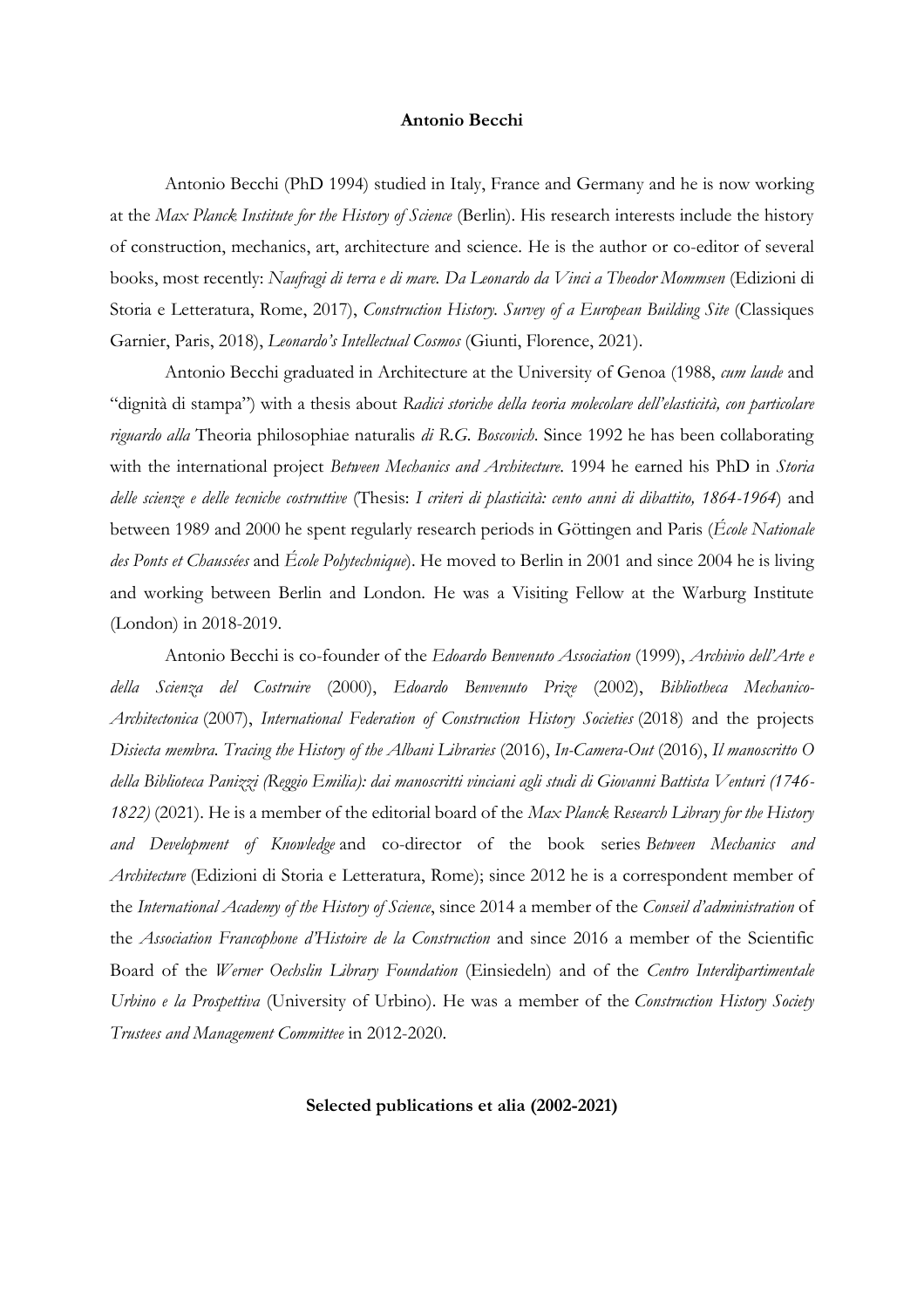### **Books**

| 2002 | Degli archi e delle volte. Arte del costruire tra meccanica e stereotomia (with F. Foce), Marsilio,<br>Venice 2002.                                  |
|------|------------------------------------------------------------------------------------------------------------------------------------------------------|
| 2004 | O.XVI. Leonardo, Galileo e il caso Baldi: Magonza, 26 marzo 1621, Marsilio, Venice 2004.                                                             |
| 2017 | Naufragi di terra e di mare. Da Leonardo da Vinci a Theodor Mommsen, alla ricerca dei codici Albani,<br>Edizioni di Storia e Letteratura, Rome 2017. |

# **e-Book**

2007 *I criteri di plasticità: cento anni di dibattito (1864-1964)*, PhD Diss. (University of Florence 1994), www.bma.arch.unige.it, 2007.

### **Edited books**

- 2002 *Towards a history of construction* (with M. Corradi, F. Foce, O. Pedemonte, eds.), Birkhäuser, Basel 2002.
- 2003 *Essays in the history of mechanics* (with M. Corradi, F. Foce, O. Pedemonte, eds.), Birkhäuser, Basel 2003.
- 2004 Construction history. Research perspectives in Europe (with M. Corradi, F. Foce, O. Pedemonte, eds.), Kim Williams Books, Florence 2004.
- 2013 *Guidobaldo del Monte (1545-1607). Theory and Practice of the Mathematical Disciplines from Urbino to Europe* (with D. Bertoloni Meli and E. Gamba, eds.), edition-open-access, Berlin 2013.
- 2013 *Philippe de La Hire entre architecture et sciences* (with H. Rousteau-Chambon and J. Sakarovitch, eds.), Picard, Paris 2013.
- 2018 *L'Histoire de la construction. Relevé d'un chantier européen / Construction History. Survey of a European Building Site* (with R. Carvais and J. Sakarovitch, eds.), Classiques Garnier, Paris.
- 2021 *Leonardo's intellectual Cosmos* (with S. Hoffmann, J. Renn, and M. Valleriani) Giunti, Florence, 2021 (German edition: *Leonardos intellektueller Kosmos*, Giunti, Florence, 2021).

#### **Edited e-Book**

2015 *Construction History. A European Meridian* (with R. Carvais and J. Sakarovitch, eds.), Association Francophone d'Histoire de la Construction, Paris 2015.

# **CD-rom**

2005 *Bibliotheca Mechanico-Architectonica* (with F. Foce, eds.), CD-rom series, Genoa 2005.

## **Videos**

2016-19 In the frame of the *In-Camera-Out* project Antonio Becchi and Montserrat de Pablo made 31 *Moving Portraits* (videos) between December 2016 and January 2019.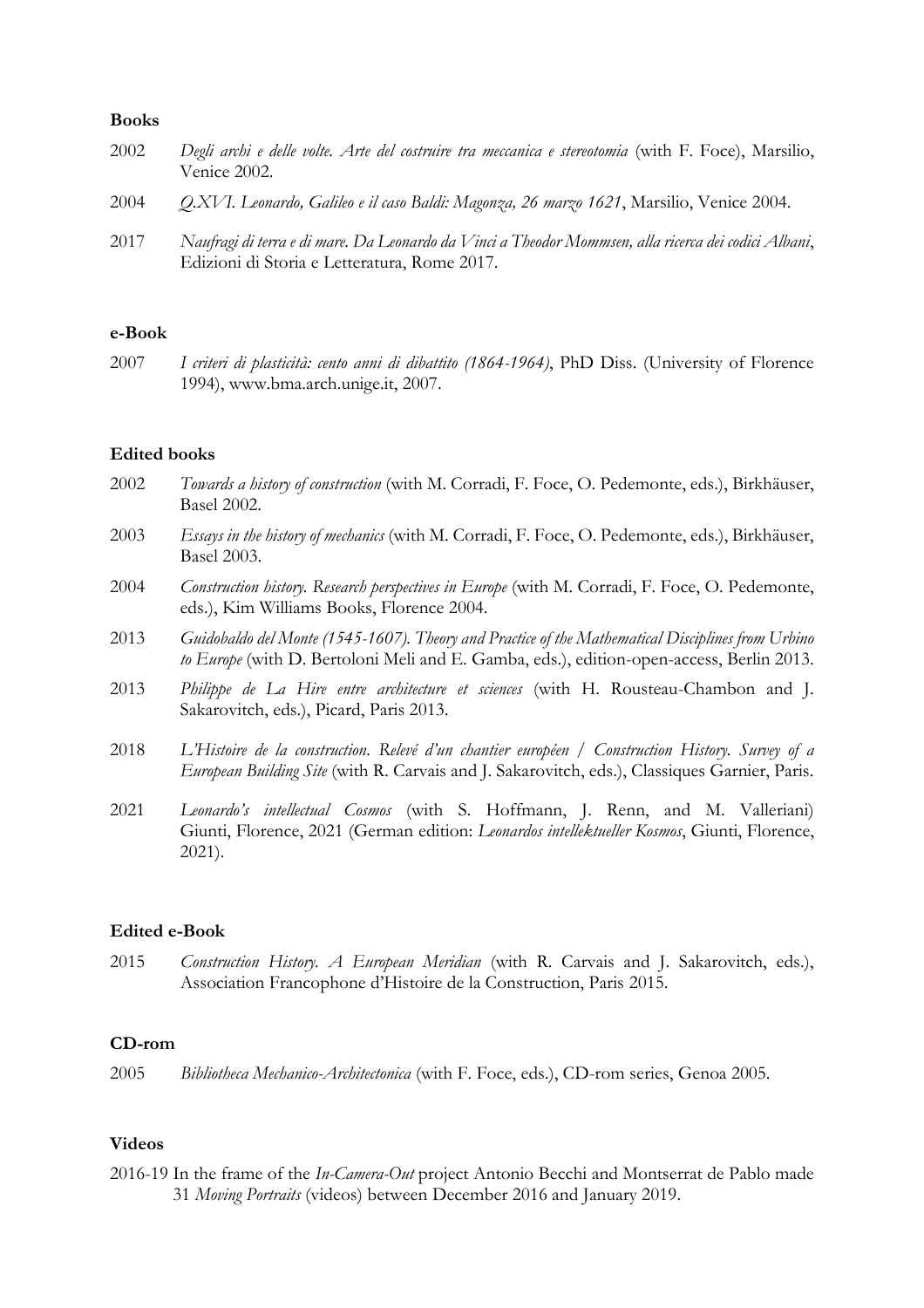2019 The short film *Spring 1994* (2019), part of the *In-Camera-Out* project, was presented at the colloquium *Leonardo da Vinci. An Inquisitive Man: Technologist, Scientist and Artist* (MPIWG, 10th April 2019) as a homage to the MPIWG at the 25th anniversary of its foundation (1994-2019).

# **Exhibition**

2021 *Leonardos intellektueller Kosmos* / *Leonardo's intellectual Cosmos* (with S. Hoffmann, J. Renn, and M. Valleriani), Staatsbibliothek, Berlin, 11th May - 17th July 2021.

## **Other selected writings**

- 2002 *Aurea concinnitas: pour une orthodoxie hérétique*, in A. Becchi, M. Corradi, F. Foce, O. Pedemonte (eds.), *Towards a history of construction*, Birkhäuser, Basel 2002, p. 523-528.
- 2003 *Before 1695. The static of arches between France and Italy*, in S. Huerta (ed.), *Proceedings of the First International Congress on Construction History* (Madrid, 20<sup>th</sup> - 24<sup>th</sup> January 2003), Instituto Juan de Herrera, Madrid 2003, vol. 1, p. 353-364.
- 2005 *Raisons A-symétriques. Équilibre des formes et formes de l'équilibre dans la* theoria columnarum, in P. Radelet-de Grave (ed.), *Symétries*, Brepols, Turnhout 2005, p. 35-61.

*Fortuna (e sfortuna) critica del* De re aedificatoria *di Bernardino Baldi*, in E. Nenci (ed.), *Bernardino Baldi (1553-1617) studioso rinascimentale: poesia, storia, linguistica, meccanica, architettura*, FrancoAngeli, Milan 2005, p. 303-316.

*Baustatik*, in F. Jaeger (ed.), *Enzyklopädie der Neuzeit,* J.B. Metzlersche Verlagsbuchhandlung und Carl Ernst Poeschel Verlag, Stuttgart/Weimar 2005, vol. 1, col. 1093-1100.

*Vaults in the Air:* Signor Fabritio*'s English Theory*, in S. Huerta (ed.), *Essays in the history of the theory of structures. In honour of Jacques Heyman*, CEHOPU, CEDEX, Instituto Juan de Herrera, Madrid 2005, p. 45-59.

*88317.63520 Tarli della storia, piatti di lenticchie e vecchie zie*, in G. Mochi (ed.), *Theory and Practice of Construction: Knowledge, Means, Models*, Ed. Moderna, Ravenna 2005, vol. I, p. 57- 62.

*Bibliotheca Mechanico-Architectonica. From the passing references to a study of the sources* (with F. Foce), Introduction to the CD-rom series *Bibliotheca Mechanico-Architectonica*, Genoa 2005 (digital edition).

2006 *Festigkeitslehre*, in F. Jaeger (ed.), *Enzyklopädie der Neuzeit,* J.B. Metzlersche Verlagsbuchhandlung und Carl Ernst Poeschel Verlag, Stuttgart/Weimar 2006, vol. 3, col. 945-948.

*Gewölbebau*, in F. Jaeger (ed.), *Enzyklopädie der Neuzeit*, J.B. Metzlersche Verlagsbuchhandlung und Carl Ernst Poeschel Verlag, Stuttgart/Weimar 2006, vol. 4, col. 881-884.

*La fine dell'inizio: 26 Maggio 1980* (with M. Corradi and F. Foce), in E. Benvenuto, *La scienza delle costruzioni e il suo sviluppo storico*, Edizioni di Storia e Letteratura, Rome 2006, p. V-XVIII.

*Eggs, turnips and chains: rhetoric and rhetoricians of architecture*, in H. Schlimme (ed.), *Practice and Science in Early Modern Italian Building. Towards an Epistemic History of Architecture*, Electa, Milan 2006, p. 97-112.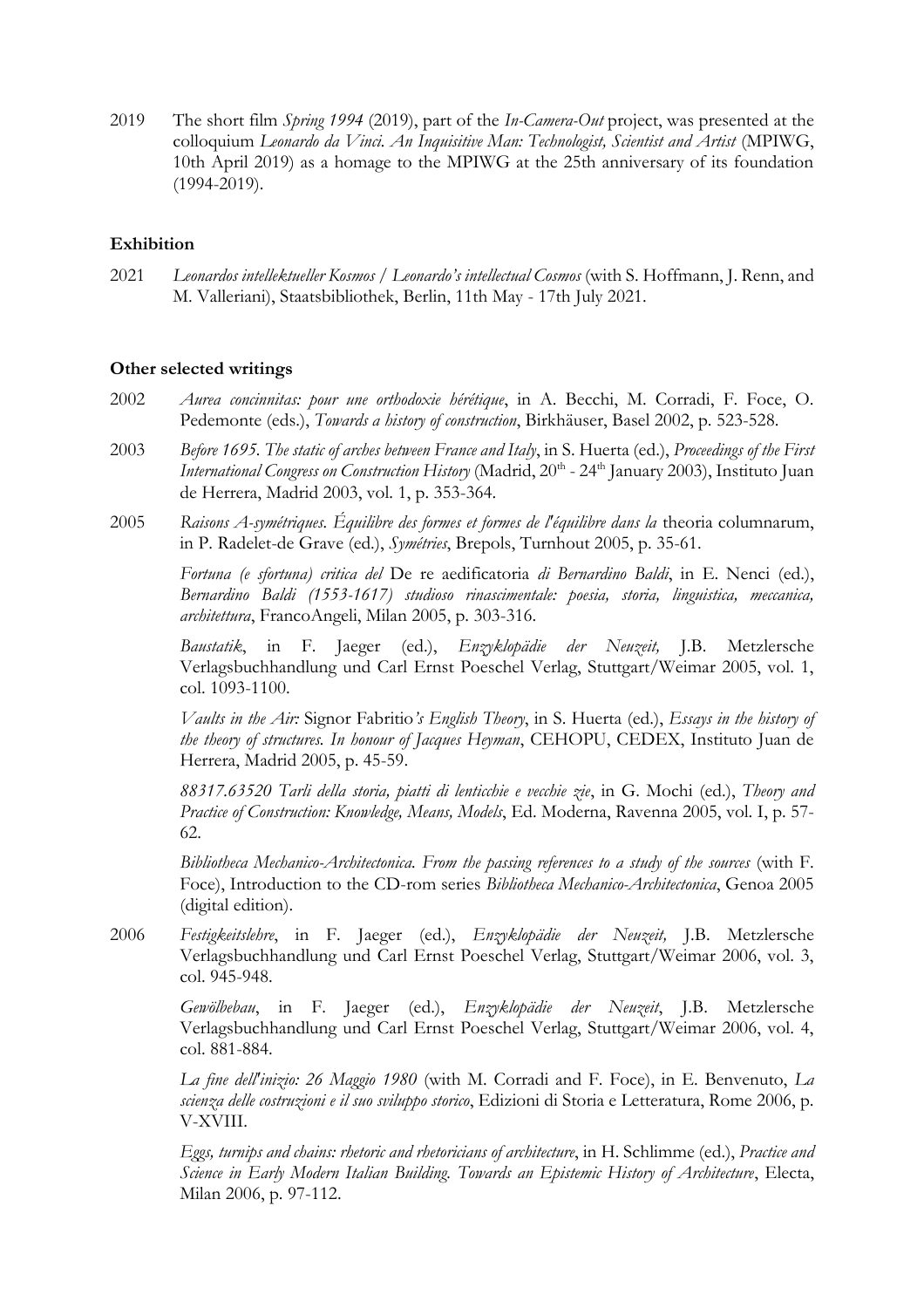- 2007 *Wusste Galileo davon? Die Architektur als* Theatrum pro experimentali philosophia, in *Jahrbuch der Max-Planck-Gesellschaft 2007* (digital edition, www.mpg.de).
- 2008 *"Taccia dunque la turba de gli Architetti pratici ...". Henry Wotton und der Abt von Guastalla*, in W. Oechslin (ed.), *Wissensformen*, gta-Verlag, Zürich 2008, p. 100-107.

*Imaginer l'entasis. Constructions, définitions, malentendus dans les traités de la Renaissance*, in R. Gargiani (ed.), *La construction de la colonne. Nouvelle histoire de la construction*, École Polytechnique Fédérale de Lausanne, Lausanne 2008, p. 149-163.

*Les paradoxes (historiographiques) de la* vis columnarum, in R. Gargiani (ed.), *La construction de la colonne. Nouvelle histoire de la construction*, École Polytechnique Fédérale de Lausanne, Lausanne 2008, p. 203-219.

*Bernardino Baldi*, in N. Koertge (ed.), *The new dictionary of scientific biography*, vol. 1, Ch. Scribner's Sons, Detroit 2008, p. 166-168.

2009 *Vitruvius in the Sahara: Auguste Choisy's 'philologie plafonnante'*, in J. Girón, S. Huerta (eds.), *Auguste Choisy (1841-1909). L'architecture et l'art de bâtir. Actas del Simposio Internacional celebrado en Madrid, 19-20 de noviembre de 2009*, Instituto Juan de Herrera, Madrid 2009, p. 1-14.

*Juxta textum Vitruvii et mentem Newtonii. Das neue Wissen und das «Räthsel der Architektur»*, in W. Oechslin (ed.), *Architekt und/versus Baumeister*, gta Verlag, Zürich 2009, p. 40-49.

*Pregnant Columns. From Word to Shape*, in H. Nowacki, W. Lefèvre (eds.), *Creating Shapes in Civil and Naval Architecture. A Cross-Disciplinary Comparison*, Brill, Leiden and Boston 2009, pp. 279-296. Published as preprint in: H. Nowacki, W. Lefèvre (eds.), *Creating Shapes in Civil and Naval Architecture. A Cross-Disciplinary Comparison*, Preprint of the Max Planck Institute for the History of Science, n. 338, Berlin 2007, vol. 2, p. 129-144.

*The Body of the Architect. Flesh, Bones and Forces between Mechanical and Architectural Theories*, in K.-E. Kurrer, W. Lorenz, V. Wetzk (eds.), *Proceedings of the Third International Congress on*  Construction History, Cottbus, 20<sup>th</sup>-24<sup>th</sup> May 2009, Brandenburg University of Technology, Cottbus 2009, vol. 1, p. 151-158.

*Uno e trino. Impronte stravaganti di un testimone postumo*, in F.P. Di Teodoro (ed.), *Saggi di letteratura architettonica, da Vitruvio a Winckelmann*, Olschki, Florence 2009, vol. 1, p. 19-35.

2010 *La doppia vita di una 'mauvaise règle'. La regola di Derand tra Leon Battista Alberti e Simone Stratico*, in P. Cassinello, S. Huerta, J.M. de Prada Poole, R. Sanchéz Lampreave (eds.), *Geometry and Proportion in Structural Design. Essays in Ricardo Aroca's Honour*, Ed. Lampreave, Madrid 2010, p. 123-139.

*Architecture as a mechanical problem. A 'new' Renaissance manuscript and some old stories*, in A. Sinopoli (ed.), *Mechanics and architecture between Epistéme and Techné*, Edizioni di Storia e Letteratura, Rome 2010, p. 97-106.

*Histoire de la construction: un regard italien*, in R. Carvais, A. Guillerme, V. Nègre, J. Sakarovitch (eds.), *Édifice et artifice. Histoires constructives*, Picard, Paris 2010, p. 59-63.

*L'asino che vola: architettura, ricerca, metodi tossici*, in E. Rabasa, J. Ibáñez, D. Sanz (eds.), *Actas Tercera Jornadas Sobre Investigación en Arquitectura y Urbanismo (Madrid, 17-19 Junio 2009)*, Mairea Libros, Madrid 2010, p. XXXIV-XLVII.

2011 *Cantieri d'inchiostro: meccanica teorica e meccanica chirurgica nella seconda metà del Cinquecento*, in G. Curcio, N. Navone, S. Villari (eds.), *Studi su Domenico Fontana 1543-1607*, Silvana Editoriale, Milan 2011, p. 91-103.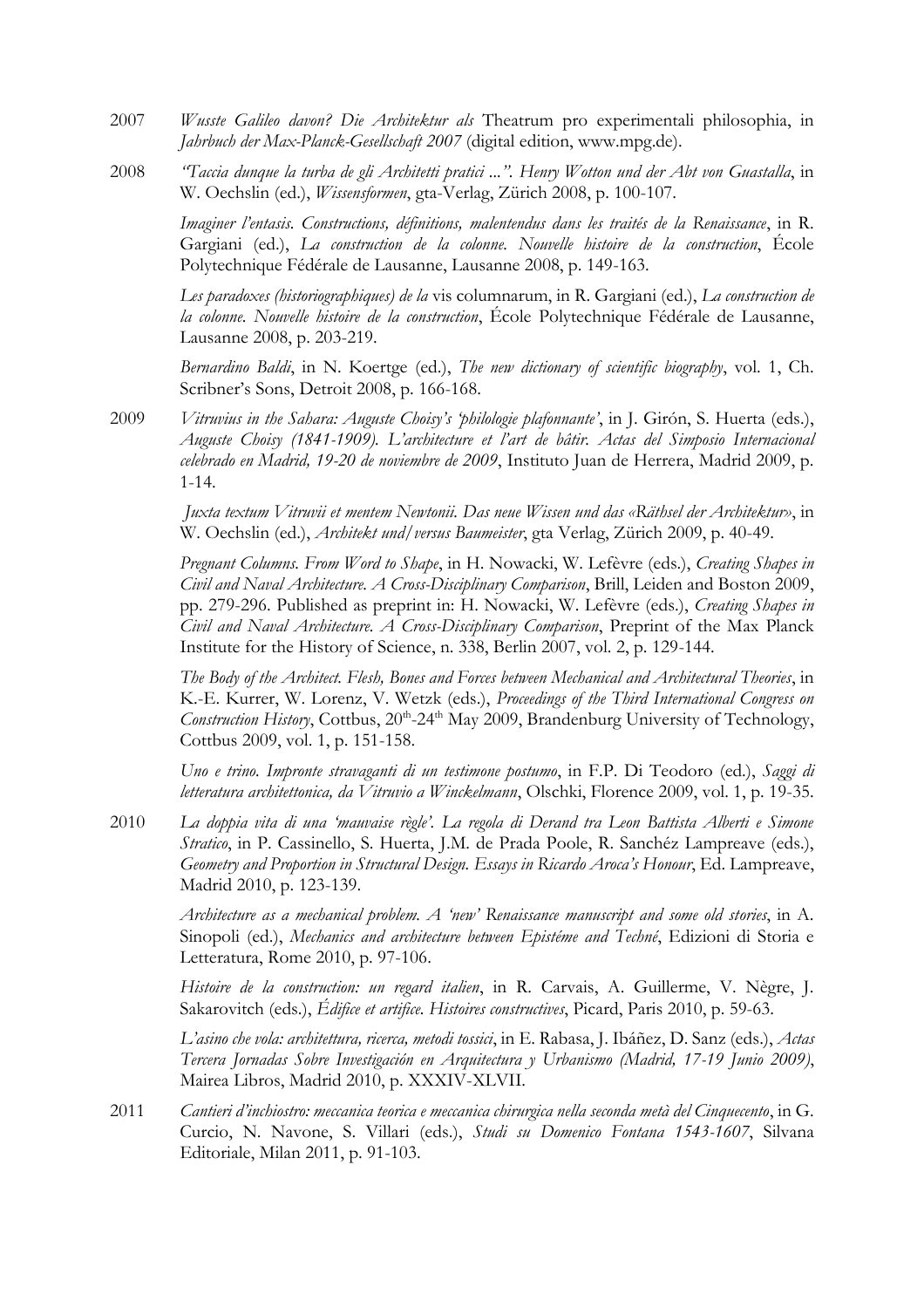2012 *La poutre brisée: une question, deux réponses*, in R. Gargiani (dir.), *L'architrave, le plancher, la plateforme. Nouvelle histoire de la construction*, Presses polytechniques et universitaires romandes, Lausanne 2012, p. 316-328.

*Ut unum sint: poutres, arcs, plates-bandes*, in R. Gargiani (dir.), *L'architrave, le plancher, la plateforme. Nouvelle histoire de la construction*, Presses polytechniques et universitaires romandes, Lausanne 2012, p. 329-340.

*Il corpo dell'inventio: Vitruvio interprete di Archimede*, in "Horti Hesperidum. Studi di storia del collezionismo e della storiografia artistica", 2012, fasc. 2, p. 39-60.

2013 *Idées manuscrites, théories imprimées: la mécanique architecturale de Philippe de La Hire*, in A. Becchi, H. Rousteau-Chambon, J. Sakarovitch (eds.), *Philippe de La Hire entre architecture et sciences*, Picard, Paris 2013, pp. 177-190.

*...zoticamente non intendendo le Mechaniche. La scientia aedificandi ai tempi di Guidobaldo del Monte*, in A. Becchi, D. Bertoloni Meli, E. Gamba (eds.), *Guidobaldo del Monte (1545-1607). Theory*  and Practice of the Mathematical Disciplines from Urbino to Europe, edition-open-access, Berlin 2013, p. 241-263.

*Archimedes' Bath*, in G. Di Pasquale, C. Parisi Presicce (eds.), *Archimedes. The Art and Science of Invention*, Giunti, Florence 2013, p. 115-119. Also in Italian edition: *Il bagno di Archimede*, in G. Di Pasquale, C. Parisi Presicce (eds.), *Archimede. Arte e scienza dell'invenzione*, Giunti, Florence 2013, p. 115-119.

*Architectus omnibus armis ornatus. Sind die Waffen des Architekten nur Spielzeuge?,* in *Jahrbuch 2012*, Braunschweigische Wissenschaftliche Gesellschaft, J. Cramer Verlag, Braunschweig 2013, p. 215-225.

*Looking for an equilibrium point: Wilson, Machiavelli and the King of Siam*, in "Construction History. International Journal of the Construction History Society", vol. 28, N. 3, 2013, p. 1-19.

2014 *Fokus: Die Gestalt der Säule*, in J. Renn, W. Osthues, H. Schlimme (eds.), *Wissensgeschichte der Architektur*, Edition Open Access, Berlin 2014, vol. 3, p. 369-396.

*Fokus: Architektur und Mechanik*, in J. Renn, W. Osthues, H. Schlimme (eds.), *Wissensgeschichte der Architektur*, Edition Open Access, Berlin 2014, vol. 3, p. 397-428.

*À Joël, le juste*, in "Construction History. International Journal of the Construction History Society", vol. 29, N. 1, 2014, p. ix-xi; also "Scholion", 8, 2014, p. 177-179.

2015 *Vitruvius zu den Zeiten der reinen Vernunft: Giovanni Poleni, Simone Stratico und ihre Exercitationes*, in U. Hassler (ed.), *Der Lehrbuchdiskurs über das Bauen*, Institut für Denkmalpflege und Bauforschung der ETH Zürich, Zürich 2015, p. 78-92.

*Eugene Goostman et les pierres de Saint-Pétersbourg*, in "Re-Vue Malaquais", n. 2, 2015, p. 46- 49.

*Oltre la 'Scientia de ponderibus'*, in P. Caye, R. Nanni, P.D. Napolitani (eds.), *Scienze e rappresentazioni: saggi in onore di Pierre Souffrin*, Olschki, Florence, 2015, p. 389-403.

2016 *Drawing Proofs: lo sguardo cinematico di Robert Willis*, in A. Buchanan, J.W.P. Campbell, J. Girón, S. Huerta (eds.), *Robert Willis. Science, Technology and Architecture in the Nineteenth Century.* Proceedings of the 'Robert Willis Symposium' (Cambridge UK, Gonville and Caius College, 16th-17th September 2016), Instituto Juan de Herrera, Madrid, 2016, p. 141-165.

Learning from falling stones: Autobiografie scientifiche between mechanics and architecture, in "Science et technique en perspective", IIe série, vol. 18, fasc. 2, 2016, p. 3-18.